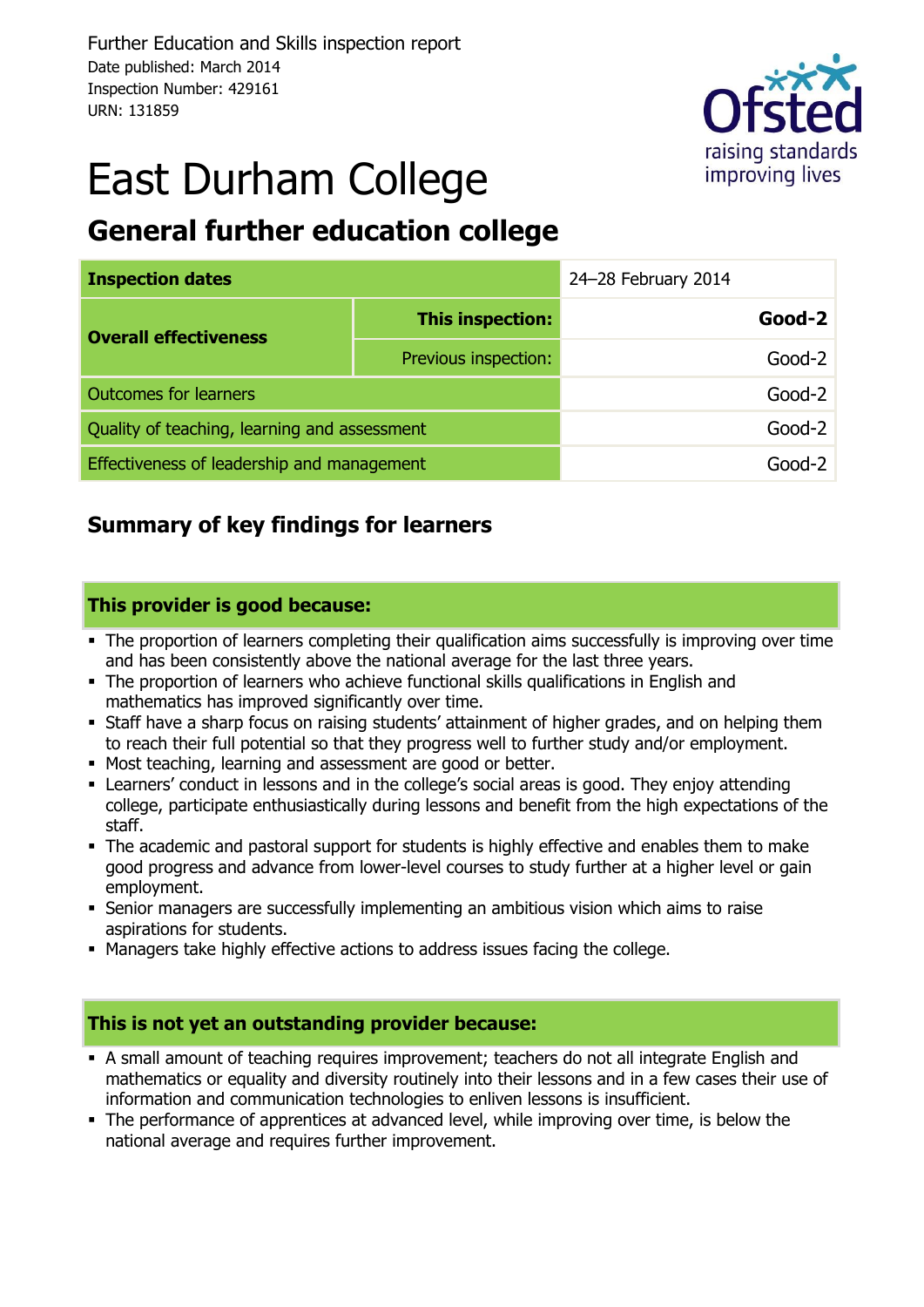### **Full report**

### **What does the provider need to do to improve further?**

- Increase further the proportion of lessons where learning is outstanding through the sharing of good practice and continued professional development by:
	- ensuring that all short-term goals are specific and reviewed regularly
	- carrying out the marking of work and the correction of spelling and grammar to a consistently high standard
	- ensuring that all learning activities are informed by initial assessment to stretch and challenge all students
	- further use of information and communication technologies where appropriate to enhance learning
	- maximising opportunities to plan and develop students' understanding of equality and diversity.
- Work with partners and employers to increase further the availability of work placements for students on study programmes.
- Continue to improve the success rates on apprenticeship programmes, particularly for those who achieve within their planned timescales, by ensuring apprentices are fully aware of the progress they are making and how they can improve their practice and understanding.

### **Inspection judgements**

| <b>Outcomes for learners</b> | Good |
|------------------------------|------|
|------------------------------|------|

- The proportion of students completing their qualification aims successfully is improving over time. Overall success rates on long courses have risen steadily for the last three years and have been consistently above the national average. Success rates for students aged over 19 are wellabove national averages. Students aged 16 to 18 achieve as well at intermediate and advanced levels as their peers on similar training programmes.
- Apprenticeship success rates are improving. The overall success rates for intermediate-level apprentices are now good and above national averages, however, at advanced level, while still showing improvement, success rates are still below the national average. The proportions of apprentices who achieve within their planned timescales are improving over time and now compare well with those for apprentices on similar programmes nationally.
- Students make good progress relative to their starting points where often attainment on entry is low. Students requiring extra help with their studies and those with identified additional learning needs achieve particularly well as a result of good, effective pastoral and academic support. However, male students do not achieve intermediate-level qualifications as well as their female counterparts.
- The proportion of students who achieve qualifications in English and mathematics has improved significantly over time. Students speak confidently about the options available as part of their study programmes. They appreciate the need for English and mathematics skills that will enhance their employability skills and life chances.
- The retention of students is very good and showing improvement. However, in some areas attendance is not consistently high and is below the targets agreed with delivery teams at curriculum reviews.
- The college recruits a high proportion of students with low prior educational attainment, often from disadvantaged and deprived local communities. Students develop their confidence, selfesteem and social skills well. They enjoy their learning experience and develop good employability skills and enhance their future opportunities. Good vocational partnerships with a wide range of employers and community groups help students to gain valuable practical and job-related skills.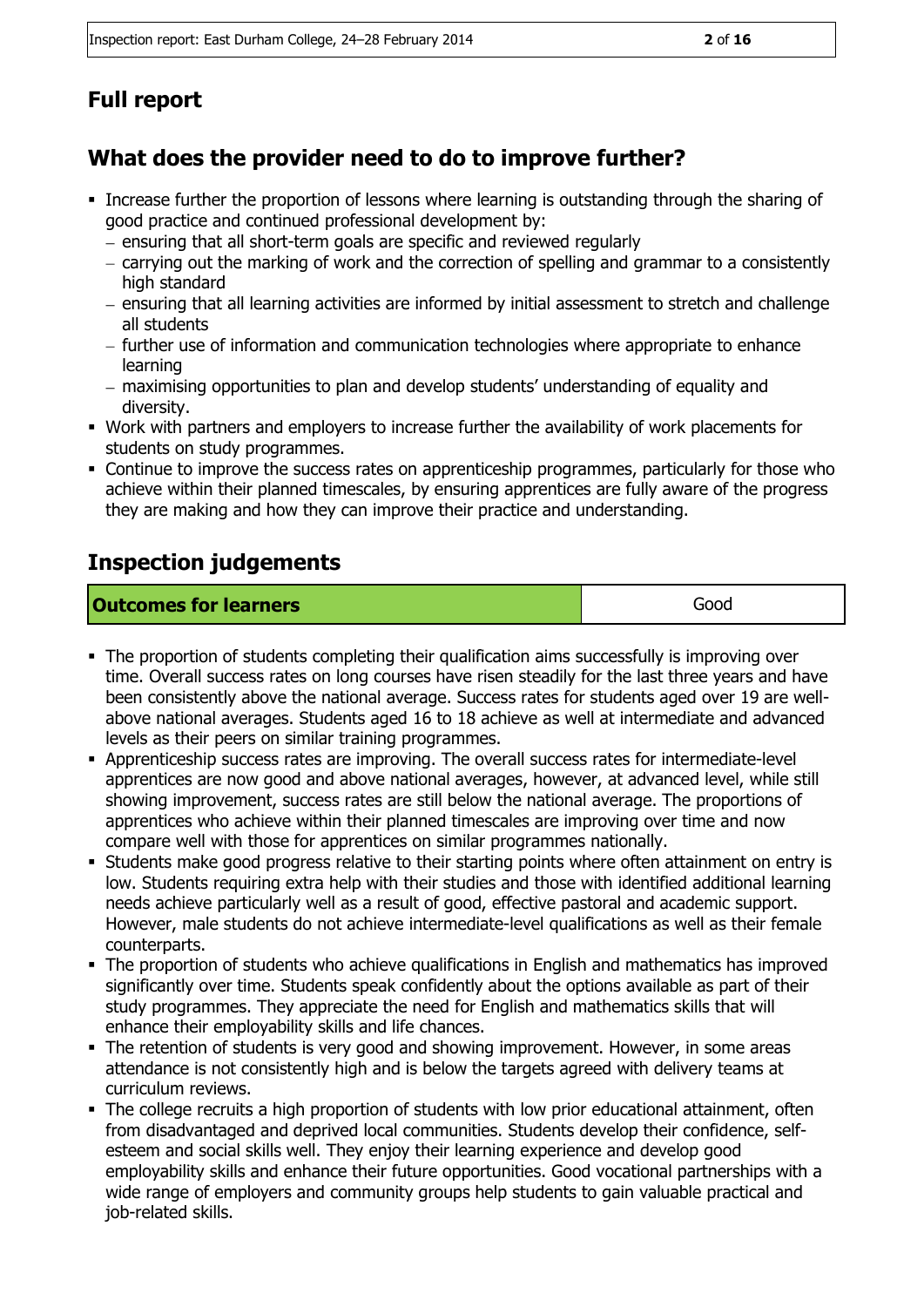- Students' conduct in lessons and around the college's social areas is very good. They enjoy attending college, participate enthusiastically during lessons and benefit from the high expectations of the staff. Managers and teachers create a positive culture of success through challenging students to aspire to and reach their potential with high grades and initiatives to develop deeper understanding.
- Students make good progress from lower-level courses to study further at a higher level. In 2012/13, the number of students progressing from foundation to intermediate level was high. A large majority of students in 2012/13 progressed with a positive destination, into further or higher education, training or employment.

| The quality of teaching, learning and assessment | Good |
|--------------------------------------------------|------|
|--------------------------------------------------|------|

- Students benefit from teaching, learning and assessment that are good, which lead directly to good outcomes for students. The large majority of teaching observed by inspectors was good, and a small minority outstanding. This agrees with the college's own view of the quality of its teaching, learning and assessment.
- Teachers promote and enable a culture of high aspirations, deploying a range of techniques to increase expectations for high achievement and build students' motivation, self-confidence and resilience. This is a central part of the college's drive to improve further the achievement of high grades by students during their time in college. Behaviour in the college is good and managed well; students show a high level of mutual respect.
- Teachers and assessors, in both college and work-based settings, are well qualified and experienced in their vocational areas. Significant investment in staff development to improve teaching and learning has increased the range of teaching strategies used by teachers. As a result, most teaching is well planned, engages students and makes them more independent. For example, in a music lesson the teacher made excellent use of music videos to prompt a lively discussion on the use of technology in modern music. In the few lessons where learning is less effective the pace of learning can be too slow or activities not planned sufficiently to meet the different needs of all students.
- Students complete initial assessment routinely on entry to the college to identify their starting points. However, the results of initial assessment do not consistently inform the development of group and individual profiles for the planning of lessons to meet individual needs.
- Formal assessment is mostly well planned and managed. Constructive verbal guidance following assessment helps students to improve their future work. However, the quality of written feedback and guidance following assessment and the correction of spelling, punctuation and grammatical errors are too variable.
- The tracking and monitoring of students' progress is good. Recently, the college has implemented a range of innovative approaches to setting target grades and measuring high grades of students on both graded and non-graded qualifications, although it is too early to judge the full impact of these initiatives.
- Students have challenging longer-term targets to provide stretch and challenge to their studies. However, short-term targets set, for example, during tutorials or on individual learning plans are too often imprecise.
- Support for students is very good and effective in helping those students with additional needs to make good progress and to succeed and progress to further qualifications. Learning support in lessons is generous although in a very few instances support assistants are not deployed sufficiently well to have full impact. Students also speak highly of the more general support provided by their teachers, which in some instances has enabled students to remain on programme and succeed following periods of illness or other difficulties.
- Students speak highly of their experience of college. Good links with partner schools and thorough initial advice and guidance are effective in ensuring that students choose the most appropriate course. Careers guidance provides good support for students seeking to progress either into higher studies or into employment, and consequently, the rate of progression is high.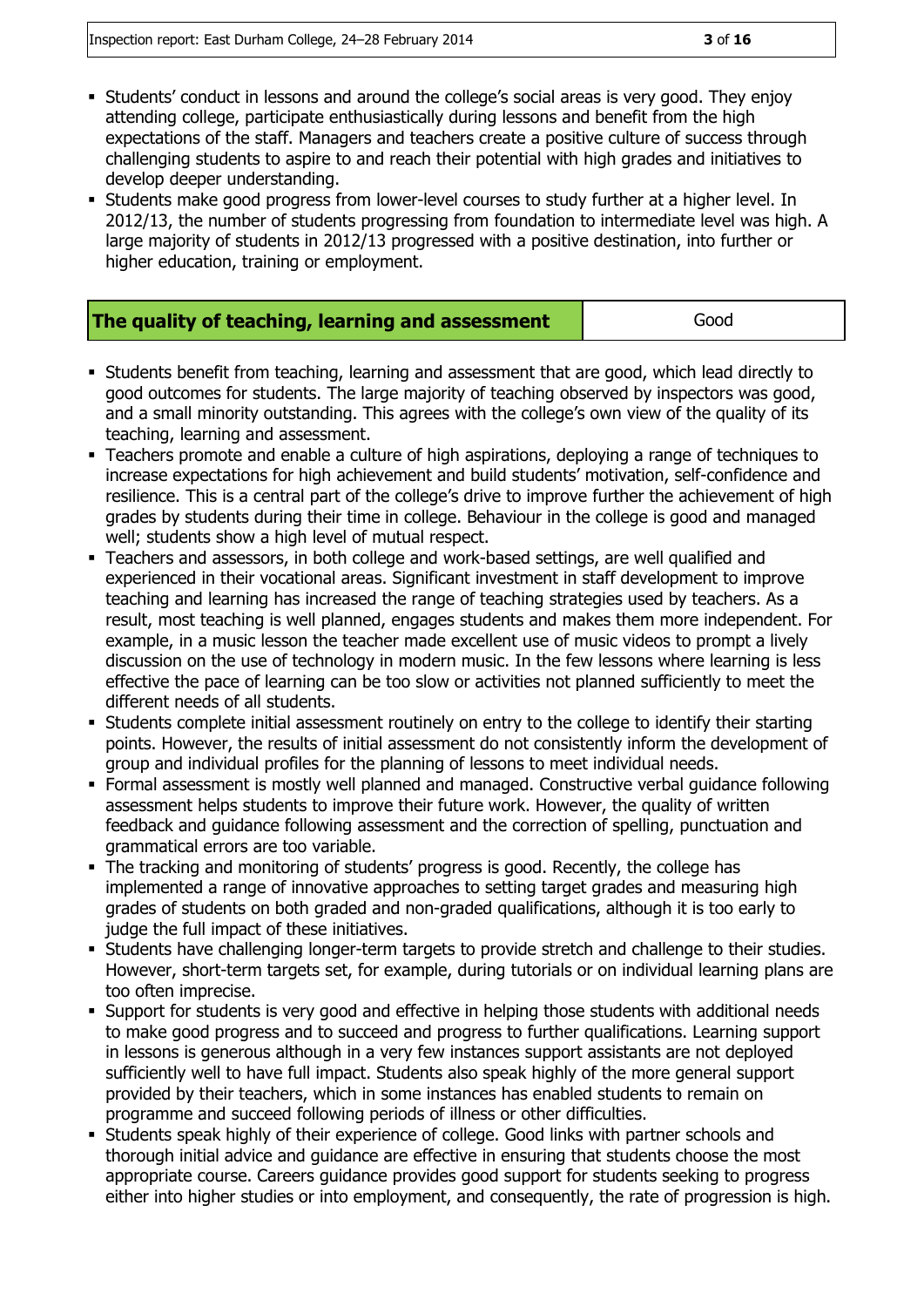- Much accommodation and most resources are of a very high standard, sports facilities are excellent, and although the buildings at the Houghall campus are old they mostly provide a good learning environment for students. Most classrooms are well equipped with interactive whiteboards which teachers, where learning is more effective, use well. The college's virtual learning environment (VLE) is a recognised area for further development by managers and staff and, while used very well in some subjects, is underutilised in others.
- The college has responded well to the introduction of study programme requirements. English and mathematics, either GCSE or functional skills, are an integral part of study programmes, following initial assessment at the start of all courses. English and mathematics teachers are well qualified and provide students with good teaching, learning and assessment. Subject areas have introduced a variety of approaches to providing students with work experience opportunities although the college recognises that this remains an area for further development to be fully effective.
- All staff have a good understanding of equality and diversity issues and an atmosphere of mutual respect is evident in the college. Student induction and course handbooks outline clearly the college's expectations for zero tolerance of issues such as bullying and cyber-bullying. However, the promotion of equality and diversity during lessons is variable. In the best examples it is very effectively integrated. For example, a group of Urban Dance students are producing a dance routine to increase awareness of hate crime as part of a local police and public awareness-raising initiative. In other lessons opportunities to discuss aspects of equality and diversity do not feature in the planning, or are not adopted.

#### **Health and social care Early years and playwork**

**16-19 study programmes 19+ Learning programmes Apprenticeships**

Good

- Teaching, learning and assessment are good as reflected in the improved outcomes for long and short courses to around national averages. The majority of students are now making good progress to achieve their targets, with several achieving above their projected grade. Both overall success rates and those within the planned time for apprentices are poor. However, a good range of initiatives introduced recently are having a positive effect on progress and learning.
- Students show very good progression into relevant employment or higher education, for example social work, nursing and teaching. A very large majority of students progress from intermediate to advanced level and some apprentices gain promotion in their work setting to the position of senior carers.
- Most students develop good personal, social and employability skills such as confidence, communication and teamwork; this helps with their participation in class and in the workplace. The standard of work is good for the majority of students, with evidence of wider reading and research. The high expectations of staff motivate students well to progress and achieve.
- Teachers are well qualified and share their knowledge and experiences enthusiastically with students to extend their understanding. Teachers encourage students to reflect on their knowledge and identify implications for their professional practice.
- Where learning is most effective, college-based students enjoy and benefit from well-planned activities promoting lively discussions either individually or in groups, drawing effectively on their own workplace experiences. For example, in a lesson for advanced-level childcare students, a short video focusing on a current health promotion issue led to a lively discussion about the many factors associated with ensuring the well-being of children in placement settings.
- Teachers are particularly effective in providing personal and academic support, enabling students to gain confidence and improve knowledge and skills. Coaching and mentoring sessions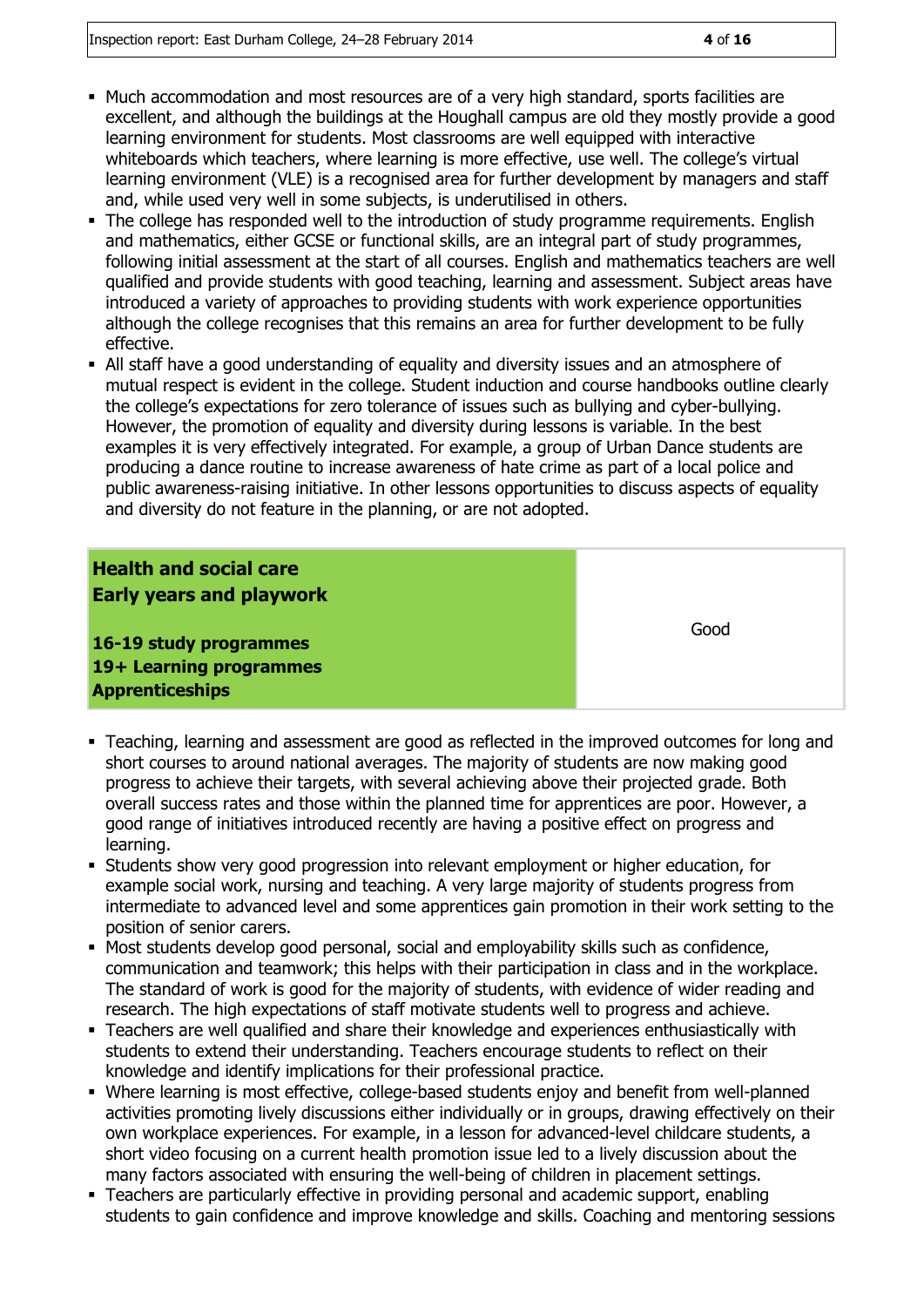to support individual apprentices are thorough in helping to develop their knowledge and understanding. Assessors visit apprentices regularly to progress their learning and practice.

- Employers are supportive and involved fully in the progress of their staff, who are also college students. However, interim target-setting for most students is underdeveloped and is poor for apprentices. The setting and agreement of short-term goals do not ensure identification of immediate needs, or suitable links to the more overarching academic and work-related targets.
- Where learning is less effective, the pace is slow, students lose focus and the understanding and progress of all students are not checked. Many apprentices and work-based students are not aware or adequately informed of the progress they are making.
- Initial advice and guidance have improved and are now good, as reflected in current high retention across the majority of college-based courses. Teachers and assessors know their students well. However, they do not collate all available information routinely to ensure more able students can demonstrate a deeper and broader understanding.
- Assessment is timely and well planned. College-based students value both oral and written feedback enabling them to improve work and gain higher grades. However, feedback for apprentices' written work is insufficient to identify improvements. Students appreciate the good accessibility of the virtual learning environment as a resource and communication tool for further study and submitting work.
- Good development of English and mathematics in discrete lessons is good, as demonstrated through high success rates, particularly for English. Teachers are providing opportunities increasingly to embed these subjects within vocational lessons and in the workplace. An increasing number of students are taking GCSE mathematics and English as part of their study programme.
- The promotion of equality and diversity is good and students value individual differences. In an advanced-level lesson for health and social care students, the many social influences on diets, including cultural differences, enabled high-level discussion, which further raised awareness. Teachers do not always take advantage of naturally occurring opportunities to explore topics and their possible impact on practice with different clients in different care settings.
- Apprentices understand clearly the importance of safe working practice and how to safeguard those within their care. However, progress reviews lack evidence of any discussion to develop further their understanding of equality and diversity issues.

| <b>Animal care and veterinary science</b><br><b>Equine studies</b> |      |
|--------------------------------------------------------------------|------|
| 16-19 study programmes<br>19+ Learning programmes                  | Good |
| <b>Apprenticeships</b>                                             |      |

- Teaching, learning and assessment are good. Most lessons have a wide variety of activities that develop students' confidence and ability to learn independently. Teachers use probing questions to check learning and progress. Teachers use their industry-related skills to plan and provide lessons that make good use of the students' own experience and enable them to make good progress. They clearly know the individual requirements of the students and give those tasks and activities that enable them to make good progress, although this is not always obvious in the lesson planning.
- Practical resources are used well and the students benefit by using the resources to reinforce theory, for example learning the signs of good health in calves in the classroom, immediately followed by checking the health of calves on the farm. Practical groups are small enough to enable the students to handle animals and develop the skills required to make them employable. Students work safely and wear appropriate personal protective equipment at all times. In a few lessons, the challenge for students is insufficient and activities are too easy, the learning outcomes are not clear and teachers not do check learning or progress during the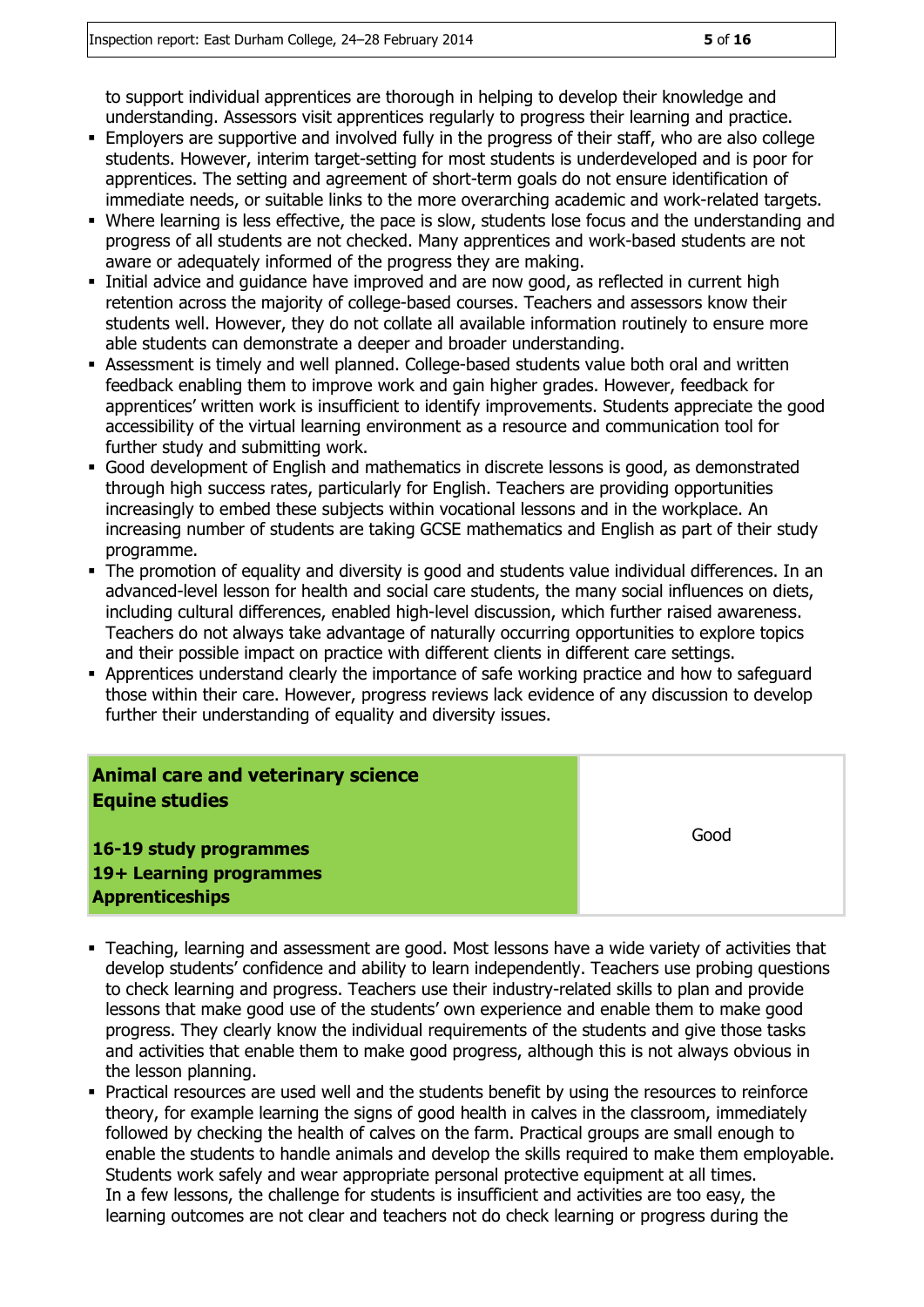lesson. Students do not have sufficient encouragement or sufficient time to answer questions; there is an over-reliance on note taking and the use of mobile technologies to inspire and motivate students is underdeveloped. In a very small minority of lessons students do not make the progress expected.

- Students carry out, and develop well, routine duties that enable them to gain the animal and equine husbandry skills that they will need in employment. Students at higher levels, however, do not improve these skills sufficiently in the form of the development of supervisory skills or by taking on more responsibility.
- Students benefit from varied activities that enrich their learning and skills, including hearing and visual impairment lessons, fund-raising for local charities, editing the online newsletter and organising horse shows. Links with supportive employers create opportunities for students to develop their work skills in specialist placements, including a pet blood bank, veterinary physiotherapy and hydrotherapy units, animal charities and wildlife parks, further developing their employability.
- Students' work is of a good standard and they submit the large majority of assignments online using the virtual learning environment. Teachers give comprehensive written feedback that outlines clearly how students can improve their work and achieve higher grades. Teachers correct punctuation, spelling and grammar on marked work and expect that students use the correct terminology. However, too few teachers check spelling during lessons.
- Many teachers use vocational examples to develop the students' ability in mathematics, for example, comparing the profit margins of intensive and extensive animal production systems, calculating rations for horses, weighing calves to work out weight gain, measuring dog collars, and converting from inches to centimetres.
- Assessment of apprentices in the work place is frequent, thorough and detailed. The assessment documentation is time-consuming to complete and, along with the narrow range of assessment methods used, slows the apprentices' progress. New processes are in place to improve the success rate for apprentices but it is too early to judge any impact.
- The information and guidance given to students are good and they have an accurate and realistic picture of what to expect from their study programme. Teachers expect students to achieve high grades and students say that they find this challenge motivating. Personal tutors track progress well and students know what grades they are aspiring to achieve. Teachers are committed to ensuring that students complete their course, and know which students are at risk of leaving and take appropriate action to retain them. Teachers do not always set short-term targets that help the students know what they have to do to make rapid progress.
- The proportion of students who progress into employment is high. However, the progression into higher education is low as the opportunities are limited locally. Students enjoy their courses, feel safe and benefit from the support given by teachers.
- Some teachers challenge the students' ideas of equality, for example, students identified the differences between dairy and beef breeds of cattle and the teacher asked if it was appropriate to judge each other by appearance. However, teachers do not always use opportunities to explore the diversity of cultural attitudes towards animals.

#### **Sport, leisure and recreation**

**16-19 study programmes 19+ Learning programmes** Good

- Teaching, learning and assessment are good, as reflected in students' good achievement, which shows significant and sustained trends of improvement.
- Teachers demonstrate good subject knowledge and expertise, delivered with great enthusiasm to motivate and engage students. Where learning is more effective, teachers use a range of teaching methods to engage learners, for example by using peak flow monitors to measure lung volumes, enabling students to calculate averages.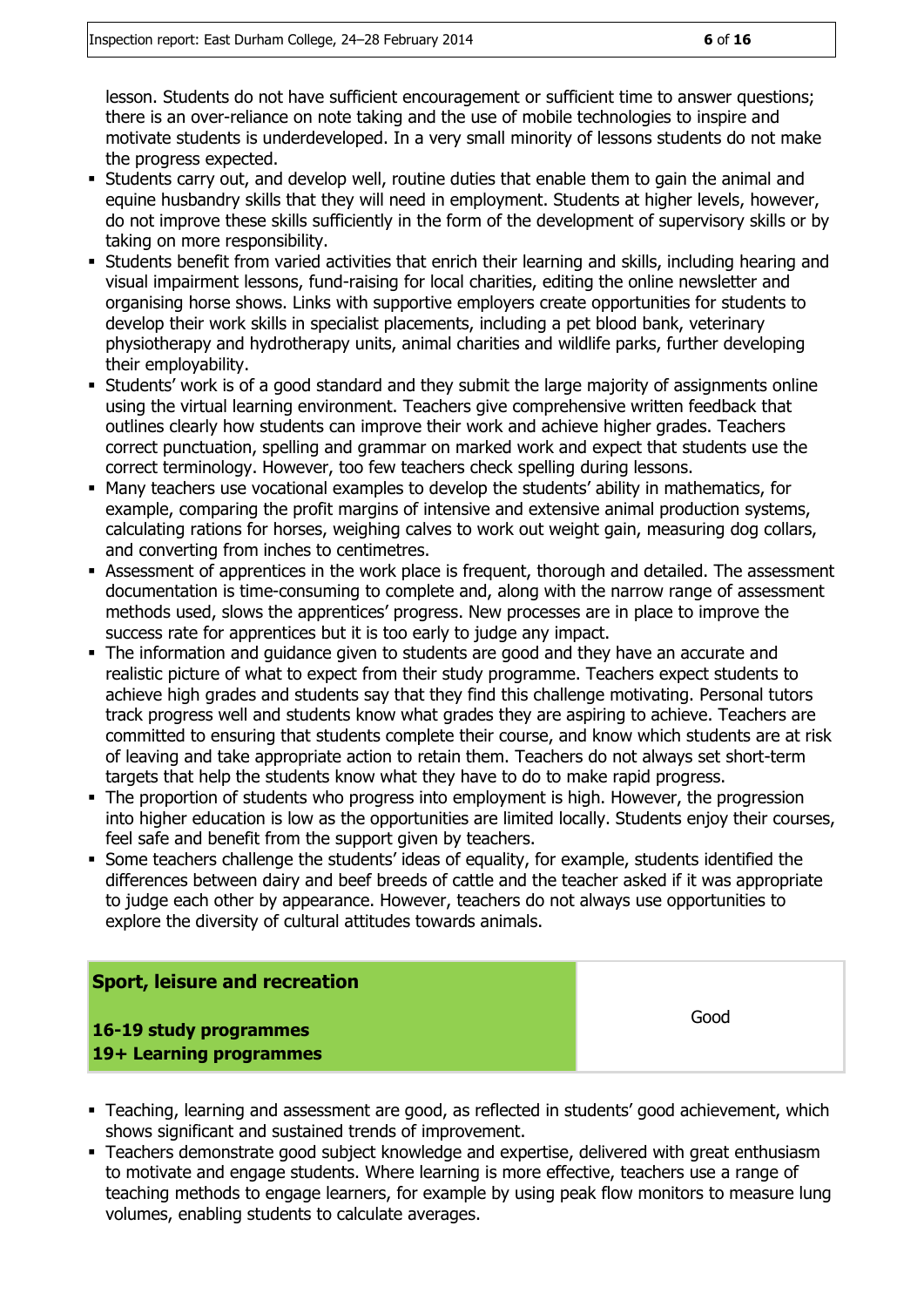- Health and well-being underpin the curriculum well in sport, including by adopting safe practices in practical lessons and promoting healthy lifestyles. Students feel safe and like coming to college. However, attendance is below college expectations.
- Support for students is good. They value particularly the individual tutorials, and the availability and approachability of teachers outside lessons, via text, email or the VLE for help and advice to support their good progress.
- Development of English and mathematics in lessons is good. For example, in one fitness lesson students used the processes of multiplication, division and squaring confidently to calculate body mass index.
- Students make good use of information and learning technologies in lessons. For example, students use mobile technology to analyse sports performance and techniques in the sports hall, subsequently uploading data to the VLE for analysis by students to support independent assessments.
- Students demonstrate good evidence of employability skills including confidence, communication, and a willingness to contribute in lessons to discussion and presentations. The lack of work experience opportunities is currently limiting the chances for students to experience a real working environment. However, as part of the new study programme, students complete 36 hours of voluntary work in sport to support their personal and career development.
- Students work well independently, showing good levels of concentration, engagement and application. However, too many teachers do not plan for the different learning needs of individual students or in some cases do not provide sufficiently challenging extension work.
- Assessment of students' work is robust. Students receive feedback with clear references to criteria met and how to improve their work. The correcting of spelling, grammar and punctuation of assessed work by teachers is inconsistent.
- Accommodation and resources are excellent, including outstanding sports facilities used effectively to develop students' practical skills and support progress. Students access the college's VLE system very successfully, using subject-specialist resources to develop knowledge and understanding independently, submit work, receive feedback and promote subject-specific discussion on the department's sport news forum.
- Students value the enrichment programme in sport highly. They benefit from the good opportunities to progress, achieve and succeed in chosen sports academies or elite athlete scholarships with structured training programmes, fixtures in the British Colleges' league and selection to represent college and regional teams.
- Staff guide students to the correct level of qualification and make clear their expectations of performance and conduct with a comprehensive induction programme. Teachers' advice and guidance to individual students are timely, helpful and valued by students.
- Good positive relationships exist between students and staff working together harmoniously in an atmosphere of mutual respect in all activities. However, the promotion of equality and diversity during lessons is underdeveloped. For example, too many teachers do not use naturally occurring opportunities sufficiently well to promote and reinforce equality and diversity in lessons.

#### **Foundation English**

**16-19 study programmes 19+ Learning programmes** Good

 Teaching, learning and assessment are good. Timely and effective action to raise standards in the last three years has resulted in the majority of students now meeting their aspirations and goals successfully. Success in functional skills at intermediate level and entry level 2 is good and above national averages. Students gain good employability skills including communication, social confidence, and punctuality, and attend their lessons regularly.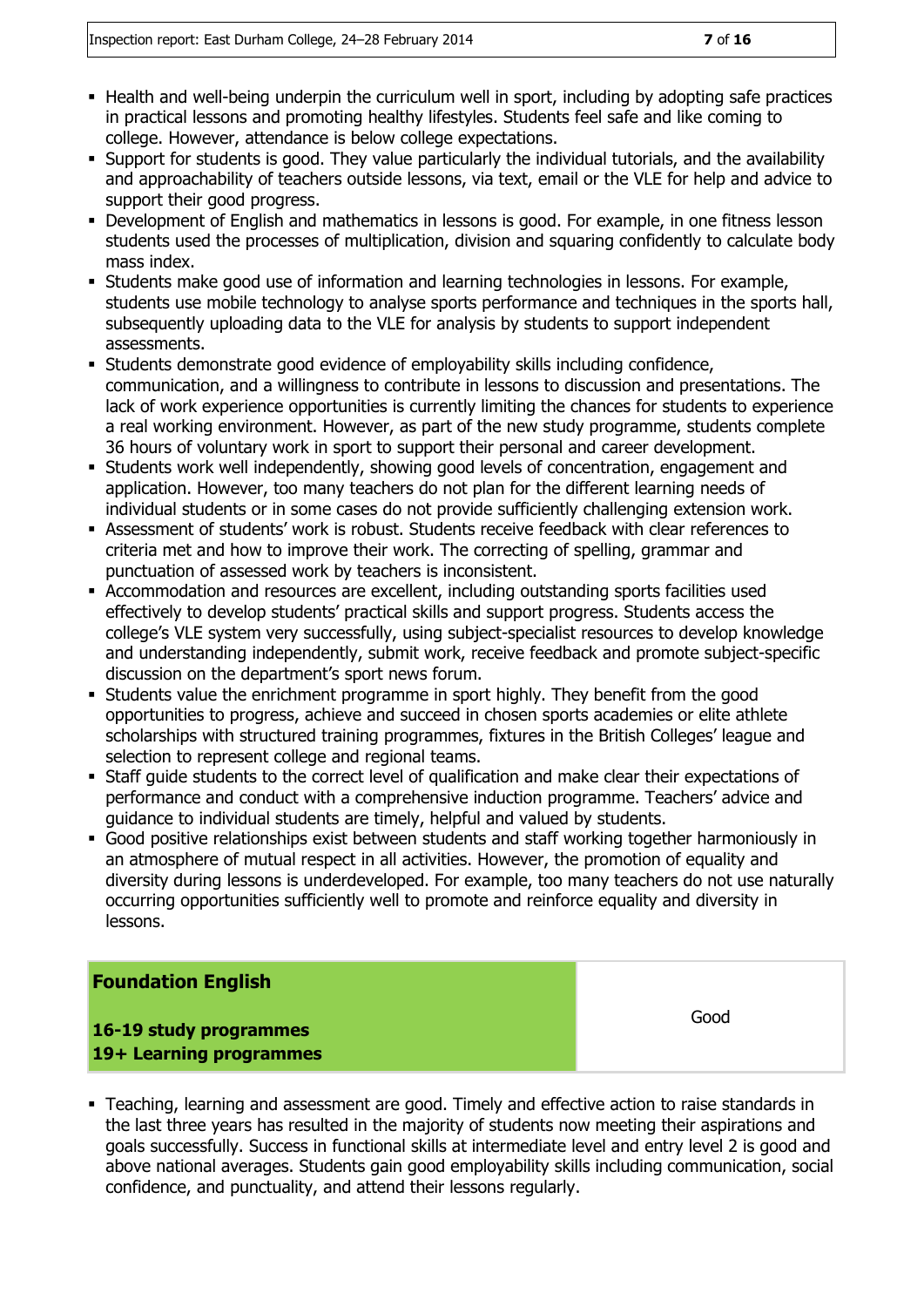- Achievement in English at entry level 1 requires improvement. On these courses too many students do not achieve the qualification for which they have studied or gain sufficiently well the skills that will improve their future aspirations.
- Students respond well to challenging targets set by highly aspirational teachers, most making at least the progress expected. In one GCSE English lesson a group of sports students were tackling complex and sophisticated figures of speech that would challenge students studying at advanced level. A group of mature students required by employers to complete an intermediate level qualification appreciated and valued the gains they make in confidence and self-esteem, as well as in English.
- The planning of lessons is good. Relevant tasks and activities allow students to progress in their understanding of English. Well-developed targets contribute both to promoting students' progress in English and in their wider vocational and personal goals. Teachers mostly meet the individual learning needs of every student well.
- In a small minority of lessons there is too much whole-group teaching using abstract tasks that do not help students to understand, learn and make progress. In these lessons targets and activities are not sufficiently individual to meet the needs of every student. Some entry level targets described as individual were far too few, wide and vague.
- Students receive timely and effective support to identify their additional needs. Staff provide effective in-class support. For example, a foundation level student with severe hearing loss works alongside a specialist British Sign Language interpreter and as a result has improved his English and other skills sufficiently to move up one course level.
- Good initial assessment identifies the skills, competence and confidence in the use of English of every student, and is augmented with personal guidance to identify their next steps. Each student has a detailed individual plan. Students with dyslexia have a six-week programme of intensive tuition to help them learn techniques that are effective in reducing the impact of the condition on their learning.
- The monitoring of progress is good. Teachers and support tutors use a college-wide tracking system, log books, tutorials and individual learning plans. The majority of teachers check learning and progress effectively, and encourage students to take responsibility for their own learning. However, in a small number of cases teachers do not monitor progress well enough to ensure prompt action to help students to improve further.
- Teachers provide helpful and detailed feedback that helps students improve their English skills and rate of progress. Most teachers record feedback through the tracking system as well as on students' assignments, in their log books and verbally in lessons.
- Behaviour in lessons is very good. Students are respectful and collaborate well with colleagues, staff and others. In lessons there is an atmosphere of calm, industry and cheerfulness.
- Advice to students and the guidance they receive is good and ensures, in a large majority of cases, they achieve their potential. Students know what options are open to them in the future and what skills and qualifications they will need to reach their goals. Support in classes and across the college is good. In English classes, students with learning difficulties benefit from dedicated support assistants who know them well and understand their conditions.
- Support for students with disabilities is good. They integrate fully into courses and college life alongside their peers.

#### **Foundation mathematics**

#### **16-19 study programmes 19+ Learning programmes**

Good

- Teaching, learning and assessment are good as reflected in the high proportion of students who achieve their qualifications successfully.
- Teachers demonstrate high, but realistic, expectations of students and use these effectively to challenge and motivate all students. They provide good encouragement for students and support them successfully within lessons, managing and using additional learning support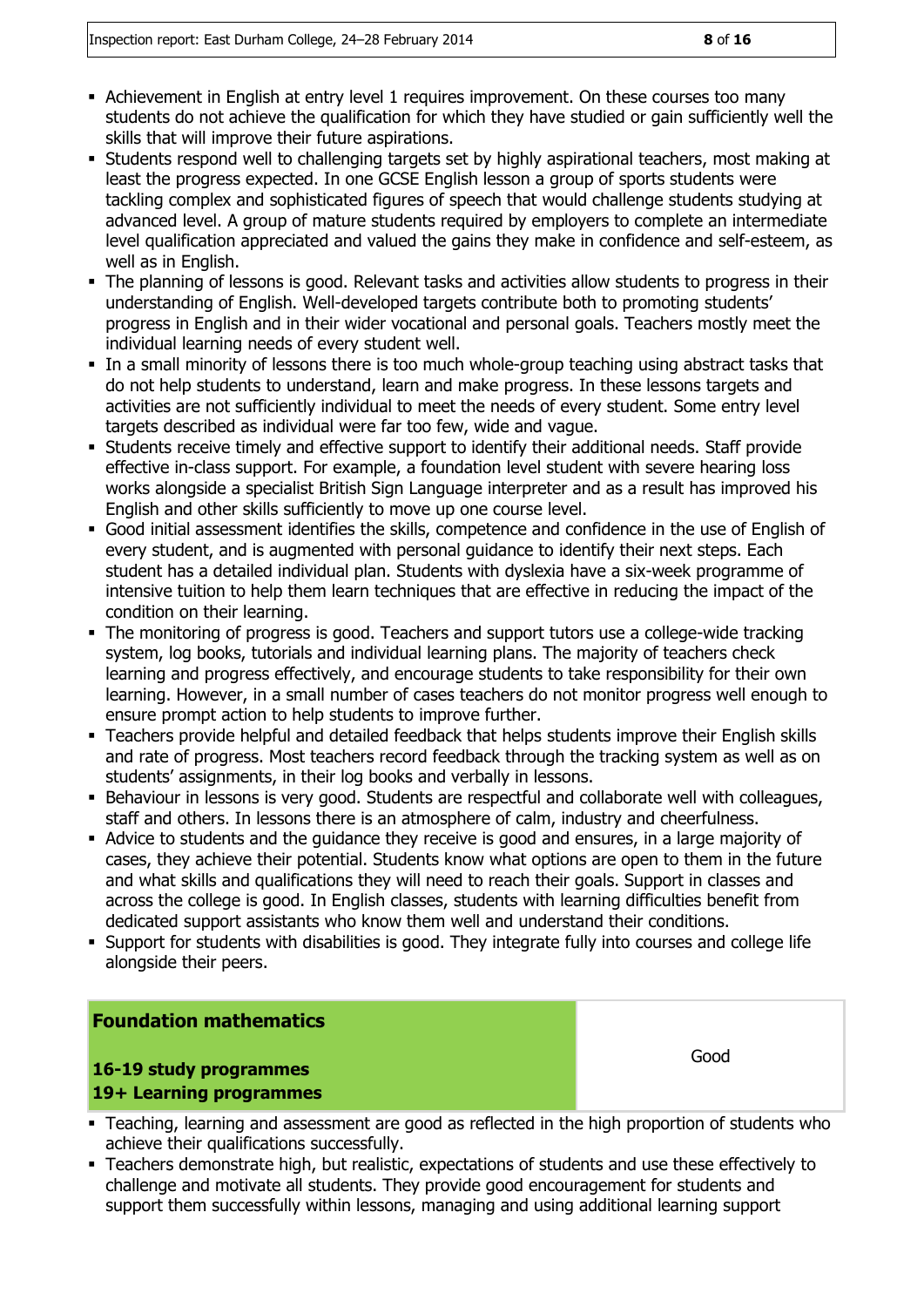practitioners well to support students with learning difficulties and/or disabilities. Additional learning support contributes effectively to securing students' progress. Teachers manage behaviour well. They monitor attendance rigorously and take effective action to address poor attendance and punctuality.

- Planning to meet individual learning needs is mostly effective. Where learning is most effective, teachers draw on students' individual targets to plan and use activities to meet their individual learning needs. For example, in one lesson students carried out different tasks such as drawing pictograms to develop their skills in using pencils, rulers and rubbers, reading scaled diagrams, and completing exercises in subtraction and division. However, in a very small minority of cases, planning for learning does not take sufficient account of students' individual targets.
- Teachers are well qualified and experienced. They use a wide range of teaching and learning methods, and resources to engage all students and to promote and support their learning successfully. Teachers use their subject-specialist knowledge well to develop students' understanding of mathematical concepts such as mean, median and mode, and to develop their skills in using mathematical processes, such as long multiplication. In one lesson, the teacher made good use of technology to display the key characteristics of common shapes, enabling students to calculate the formulae for calculating their areas independently. Teachers monitor learning effectively within sessions making good use of practical activities to develop and check students' understanding.
- Teachers use initial and diagnostic assessment successfully to identify students' starting points and additional needs, and to develop initial learning targets. They assess students' performance accurately, using assessment activities successfully to secure students' progress. The use of the outcomes of assessment to review and record students' progress is generally effective. However, in a small minority of cases, records of students' progress are insufficiently detailed.
- Teachers use verbal feedback effectively within sessions to praise and motivate students. Written feedback is generally effective, identifying key strengths and areas for improvement. However, in a few cases, it is less detailed.
- Following the recent introduction of study programmes, students have a wide range of opportunities to develop their English and mathematics skills and to achieve appropriate qualifications. In the better lessons, teachers make effective links with the students' vocational programme such as the importance of using accurate measuring skills when making frames and over-boards in plastering. This enables students on study programmes to apply their skills effectively in a workplace context. Teachers identify and correct mathematical errors in students' work consistently. However, teachers do not always identify and correct spelling errors.
- Information, advice and guidance are good. Teachers direct students accurately to mathematics courses at the appropriate level. Students benefit from a detailed induction which prepares them well to understand their rights and responsibilities, and to meet the requirements of their learning programme. Teachers inform students well about opportunities for progression.
- Students benefit from inclusive practice and it is a strong feature of all lessons. All teachers engage students working at different levels and with a diverse range of individual learning needs effectively. However, teachers do not always pick up on naturally occurring opportunities to promote equality and diversity within lessons.

#### **The effectiveness of leadership and management**

 The Principal and senior leaders have set out a clear mission for the college which aims to provide an outstanding and inclusive education. Well-considered plans are in place to raise ambition within the community, by ensuring that students develop the skills and abilities that will give them the resilience to succeed in an area where aspirations have often been too low. Strong leadership provided by the Principal in the last two years has helped the college to recover its financial position following a major building programme, as well as to restructure its management to provide more effective curriculum leadership and quality improvement arrangements.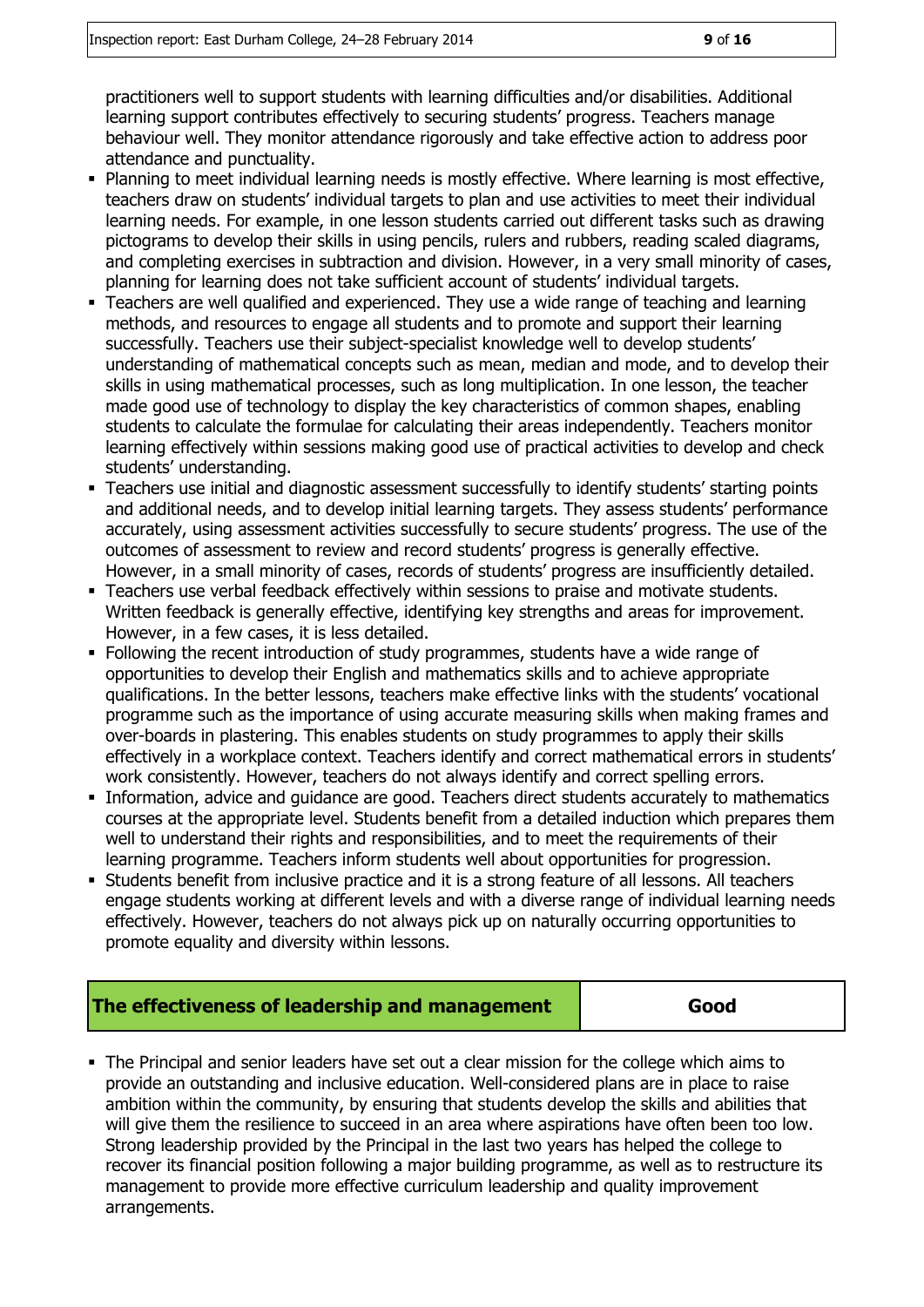- A strong determination to improve all aspects of provision permeates the college. Although overall success rates are high, managers are taking effective actions to improve the proportion of students whose success exceeds that predicted on the basis of attainment on entry, by setting challenging targets for all groups of students. Where courses have been underperforming, for example in work-based learning, decisive action to address issues has led to in-year improvements.
- Governors have a good understanding of how the college needs to improve. Following a recent rigorous self-assessment of their own effectiveness, governors are now taking steps to improve their own ability to hold the college to account, particularly in relation to its educational performance. A process is now underway which will enable governors to concentrate their attention on key performance indicators and to offer a more exacting level of challenge to senior managers.
- A very sharp focus on improving teaching, learning and assessment involves good use of continuous professional development of staff. Newly appointed teachers benefit from a very well-structured programme of support, while more experienced teachers and managers have a good entitlement to highly relevant development programmes. Developments made to the lesson observation process this year are showing improvements. However, it is too early to judge the full impact of these changes.
- Teachers are well qualified and the very few who do not yet hold teaching qualifications are working towards achieving them. Arrangements for the appraisal of performance are effective. Clear procedures are in place to deal with underperformance and, where necessary, performance management processes implemented well.
- Ouality improvement activity is very effective in maintaining high overall success rates and improving the provision. The self-assessment process is comprehensive, involving very clear links between curriculum reviews and quality improvement plans, informed by the observation of learning and a rigorous examination of relevant data at various points throughout the year. The views of students inform self-assessment well, but there is scope for a more systematic process to collect views from employers. Quality assurance of subcontracted provision is thorough. The self-assessment report identifies the key strengths and areas for improvement accurately.
- The curriculum offer meets the needs and interests of students well. The college provides a broad range of courses with good progression routes and has adapted its provision well to the requirements of the new study programmes this year. Effective actions to improve the extent to which students develop their skills in English and mathematics are having a positive impact on success rates in these subjects.
- Work with local schools is a key strength and the college, in partnership with a local learning trust, is establishing a new studio school on the college site for pupils aged 14 to 19, which will specialise in science, technology, engineering, mathematics and health and social care. This will help to go some way to meet the identified skills shortages in the area.
- Although the college works with many employers, it has recognised through self-assessment that more employers need to be involved. An effective employer engagement strategy to ensure that the good practice which exists in areas such as health and social care and horticulture extends to all of the key areas is now in place. The college is developing its work with partners. Some very productive partnerships benefit students who would not easily have access to vocational training.
- The promotion of equality and diversity is good. The college is highly inclusive within the context of its community. It provides a welcoming educational environment for many whose prior experience of learning has been frustrating or unproductive. It has good provision for students who have learning difficulties and/or disabilities and teachers work well with people whose behaviour can be challenging. Mutual respect and good behaviour are characteristics of the college. The college identifies any differences in achievement by various groups of students, for example between males and females, and takes effective actions to close the gaps.
- Arrangements for safeguarding are good. The college meets its statutory responsibilities in relation to safeguarding. All staff are appropriately trained when commencing employment and this is refreshed annually. The wearing of identity badges is managed well and good attention is paid to ensuring that students wear their badges at all times when attending college. The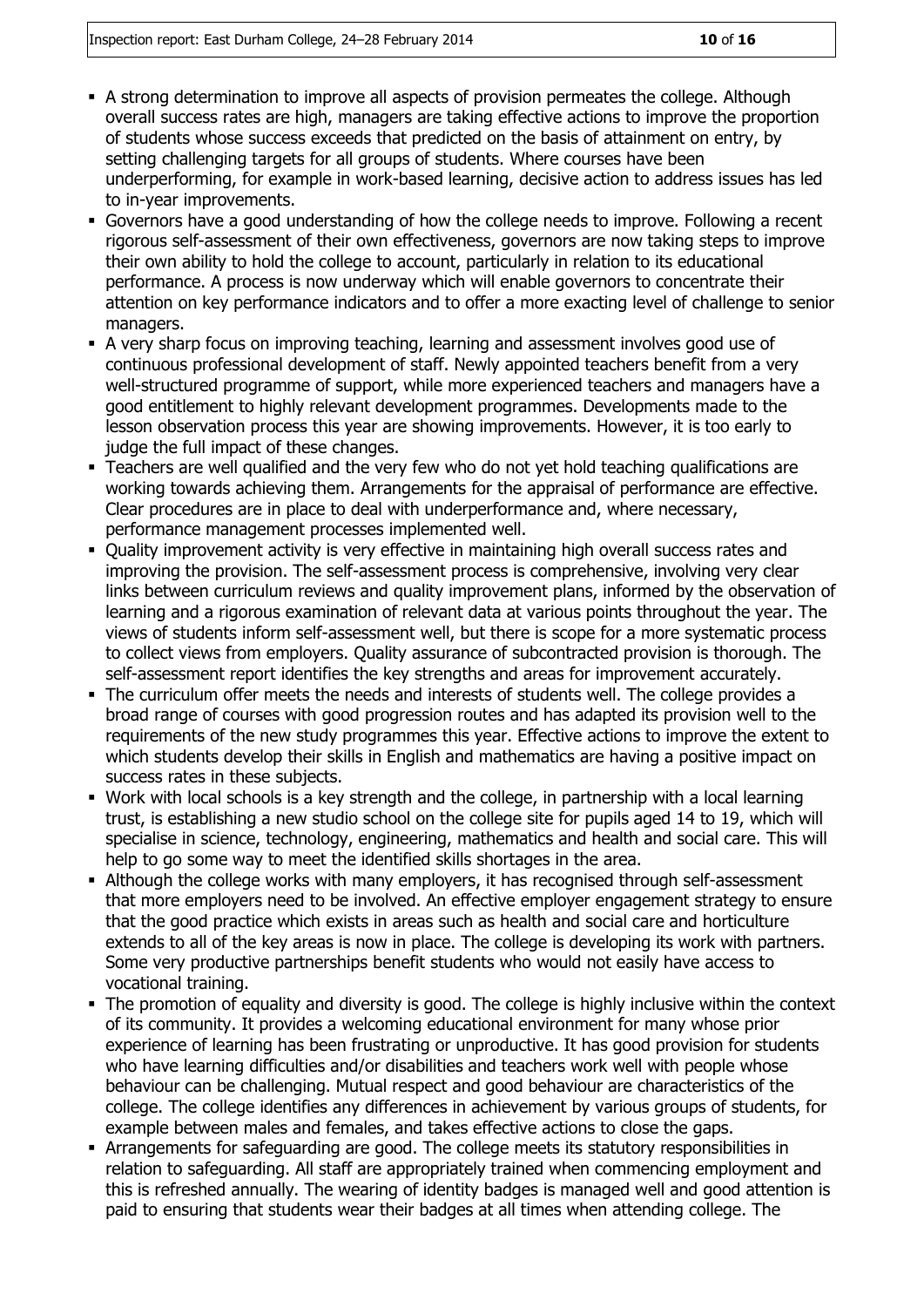incidence of bullying or harassment is low and students feel safe and secure while at college. Online safety is good and managed well with appropriate guidance issued to all students. The college maintains a comprehensive single central record of safeguarding checks, and it meets a target for the periodic renewal of these checks which exceeds statutory requirements.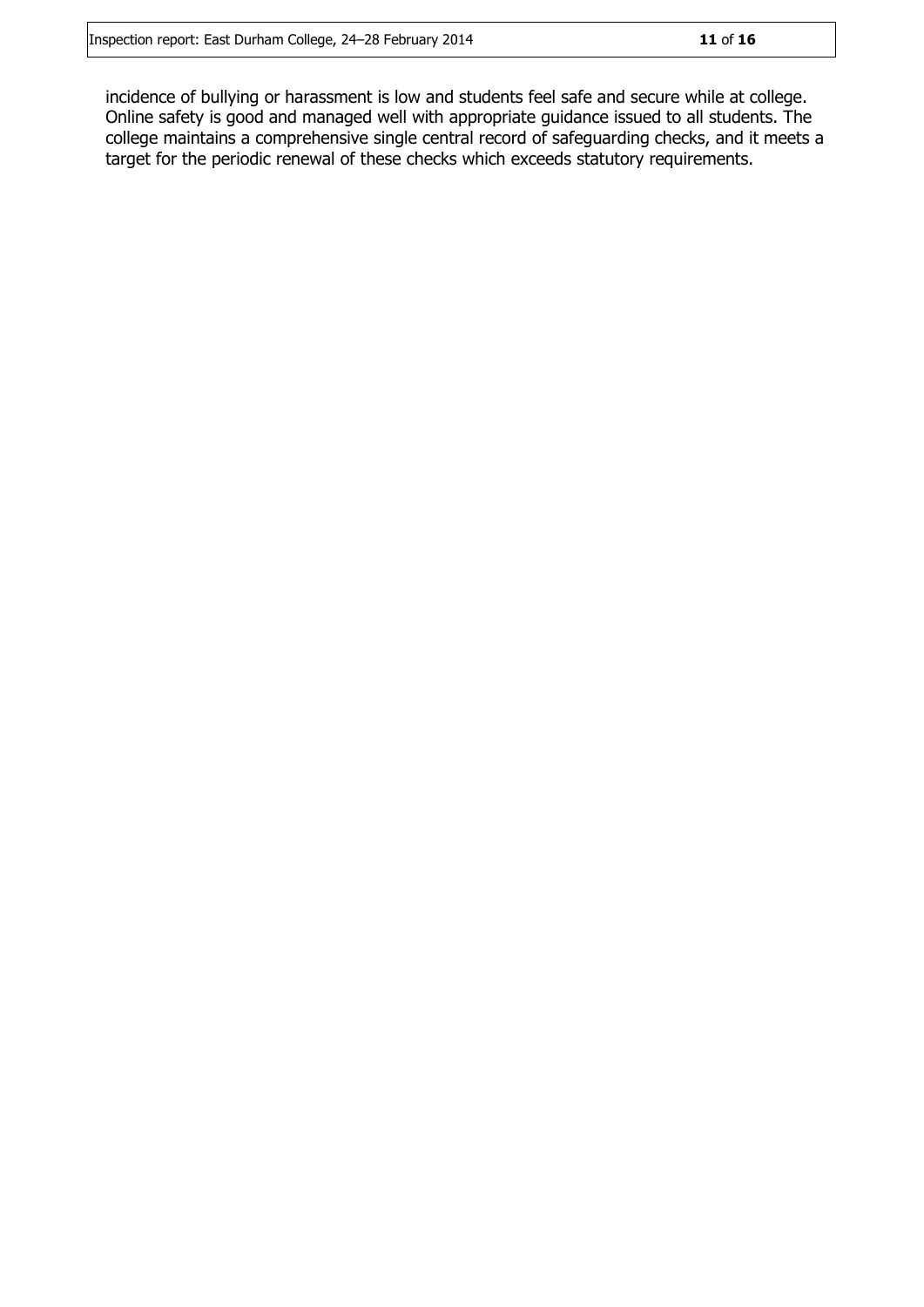### **Record of Main Findings (RMF)**

| <b>Provider name</b>                                                                                                                          |                |                              |                           |                           |              |                                      |                 |               |                    |
|-----------------------------------------------------------------------------------------------------------------------------------------------|----------------|------------------------------|---------------------------|---------------------------|--------------|--------------------------------------|-----------------|---------------|--------------------|
| Inspection grades<br>are based on a<br>provider's<br>performance:<br>1: Outstanding<br>2: Good<br>3: Requires<br>improvement<br>4: Inadequate | Overall        | part-time provision<br>14-16 | 14-16 full-time provision | study programmes<br>16-19 | Traineeships | Learning programmes<br>$\frac{+}{2}$ | Apprenticeships | Employability | Community learning |
| Overall effectiveness                                                                                                                         | $\overline{2}$ | <b>NA</b>                    | <b>NA</b>                 | $\overline{2}$            | <b>NA</b>    | $\overline{2}$                       | $\overline{2}$  | <b>NA</b>     | <b>NA</b>          |
| Outcomes for<br>learners                                                                                                                      | $\overline{2}$ | <b>NA</b>                    | <b>NA</b>                 | $\overline{2}$            | <b>NA</b>    | $\overline{2}$                       | $\overline{2}$  | <b>NA</b>     | <b>NA</b>          |
| The quality of<br>teaching, learning<br>and assessment                                                                                        | $\overline{2}$ | <b>NA</b>                    | <b>NA</b>                 | $\overline{2}$            | <b>NA</b>    | $\overline{2}$                       | $\overline{2}$  | <b>NA</b>     | <b>NA</b>          |
| The effectiveness of<br>leadership and<br>management                                                                                          | $\overline{2}$ | <b>NA</b>                    | <b>NA</b>                 | $\overline{2}$            | <b>NA</b>    | $\overline{2}$                       | $\overline{2}$  | <b>NA</b>     | <b>NA</b>          |

| Subject areas graded for the quality of teaching, learning and assessment |                         |  |  |
|---------------------------------------------------------------------------|-------------------------|--|--|
| <b>Health and social care</b>                                             | $\mathbf{2}$            |  |  |
| Early years and playwork                                                  | $\overline{\mathbf{2}}$ |  |  |
| Animal care and veterinary science                                        | $\overline{\mathbf{2}}$ |  |  |
| <b>Equine studies</b>                                                     | $\overline{\mathbf{2}}$ |  |  |
| Sport, leisure and recreation                                             | $\overline{2}$          |  |  |
| <b>Foundation English</b>                                                 | $\overline{2}$          |  |  |
| <b>Foundation mathematics</b>                                             | $\overline{2}$          |  |  |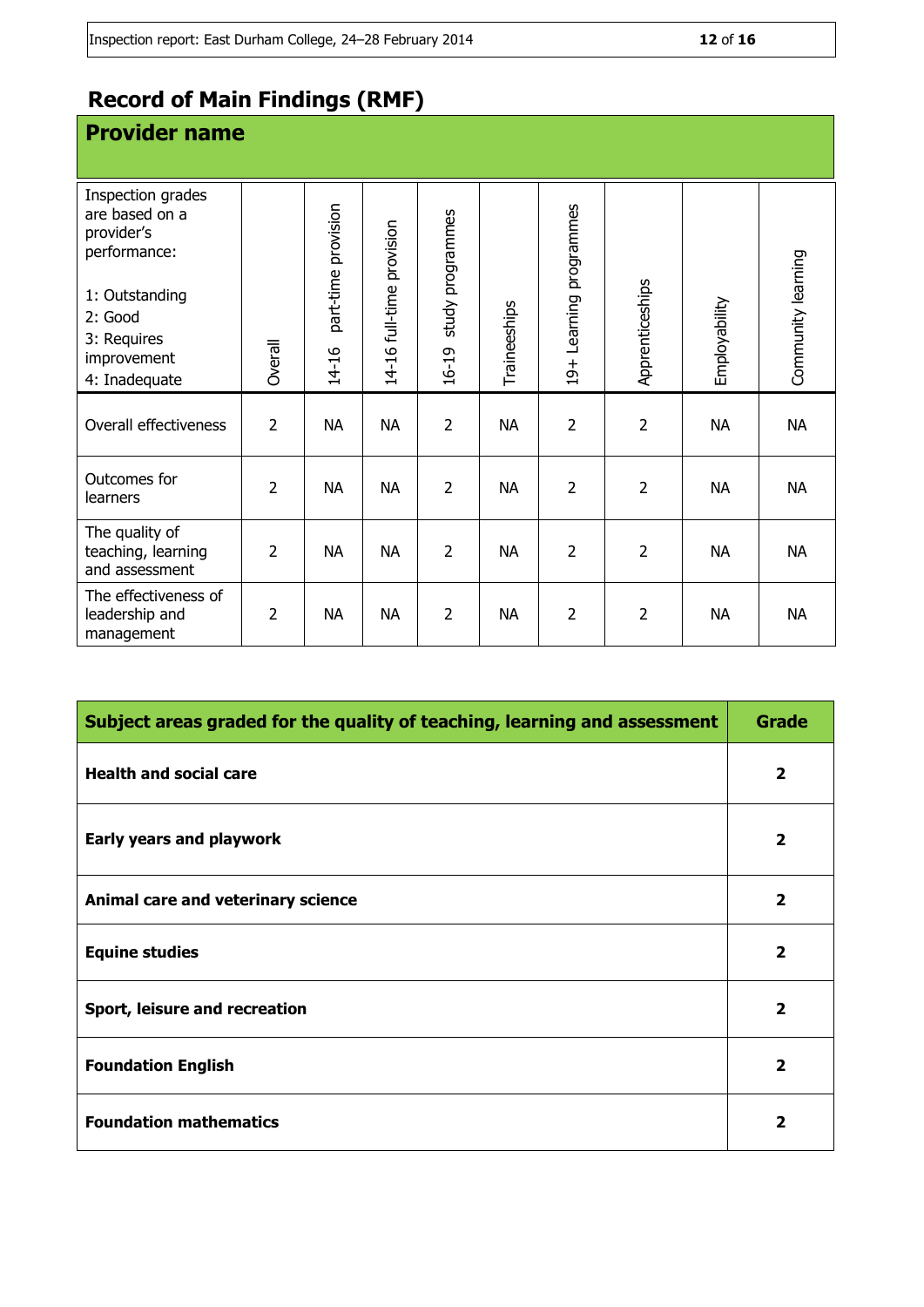## **Provider details**

| <b>Type of provider</b>                              | General further education college |  |  |
|------------------------------------------------------|-----------------------------------|--|--|
| <b>Age range of learners</b>                         | $14+$                             |  |  |
| <b>Approximate number of</b>                         | Full-time: 1,579                  |  |  |
| all learners over the previous<br>full contract year | Part-time: 4,154                  |  |  |
| <b>Principal/CEO</b>                                 | Mrs S Duncan                      |  |  |
| Date of previous inspection                          | <b>July 2008</b>                  |  |  |
| <b>Website address</b>                               | www.eastdurham.ac.uk              |  |  |

#### **Provider information at the time of the inspection**

| <b>Main course or learning</b><br>programme level                                                                  | Level 1 or<br>below                                |                     | Level <sub>2</sub> |                 | Level 3   |                    | Level 4<br>and above |               |       |
|--------------------------------------------------------------------------------------------------------------------|----------------------------------------------------|---------------------|--------------------|-----------------|-----------|--------------------|----------------------|---------------|-------|
| <b>Total number of learners</b><br>(excluding apprenticeships)                                                     | $16 - 18$<br>$19+$                                 |                     | $16 - 18$          |                 | $19+$     | $16 - 18$          | $19+$                | $16 - 18$     | $19+$ |
| <b>Full-time</b>                                                                                                   | 352                                                | 32                  | 372                |                 | 82        | 427                | 25                   | 0             | 0     |
| <b>Part-time</b>                                                                                                   | 253                                                | 687                 | 183                |                 | 875       | 160                | 181                  | $\mathbf 0$   | 5     |
| <b>Number of traineeships</b>                                                                                      |                                                    | $16 - 19$           | $19+$              |                 |           |                    | Total                |               |       |
|                                                                                                                    | $\mathbf 0$                                        |                     | 0                  |                 |           |                    | $\mathbf 0$          |               |       |
| <b>Number of apprentices by</b>                                                                                    |                                                    | <b>Intermediate</b> |                    | <b>Advanced</b> |           |                    |                      | <b>Higher</b> |       |
| <b>Apprenticeship level and age</b>                                                                                | $16 - 18$                                          |                     | $19+$              |                 | $16 - 18$ | $19+$              | $16 - 18$            |               | $19+$ |
|                                                                                                                    | 146                                                |                     | 59<br>31           |                 |           | 61<br>$\mathbf{0}$ |                      |               | 0     |
| <b>Number of learners aged 14-16</b>                                                                               | 234                                                |                     |                    |                 |           |                    |                      |               |       |
| <b>Full-time</b>                                                                                                   | N/A                                                |                     |                    |                 |           |                    |                      |               |       |
| <b>Part-time</b>                                                                                                   | 234                                                |                     |                    |                 |           |                    |                      |               |       |
| <b>Number of community learners</b>                                                                                | N/A                                                |                     |                    |                 |           |                    |                      |               |       |
| <b>Number of employability learners</b>                                                                            | 534                                                |                     |                    |                 |           |                    |                      |               |       |
| <b>Funding received from</b>                                                                                       | Education Funding Agency and Skills Funding Agency |                     |                    |                 |           |                    |                      |               |       |
| At the time of inspection the<br>п<br>Aim High<br>provider contracts with the<br>п<br><b>CDC Enterprise Agency</b> |                                                    |                     |                    |                 |           |                    |                      |               |       |
| following main subcontractors:                                                                                     | п<br><b>Chameleon Vocational Training</b>          |                     |                    |                 |           |                    |                      |               |       |
|                                                                                                                    | п<br><b>Groundwork North East</b>                  |                     |                    |                 |           |                    |                      |               |       |
|                                                                                                                    | п<br>Learning Curve (JAA) Limited                  |                     |                    |                 |           |                    |                      |               |       |
|                                                                                                                    |                                                    |                     |                    |                 |           |                    |                      |               |       |
|                                                                                                                    |                                                    |                     |                    |                 |           |                    |                      |               |       |
|                                                                                                                    |                                                    |                     |                    |                 |           |                    |                      |               |       |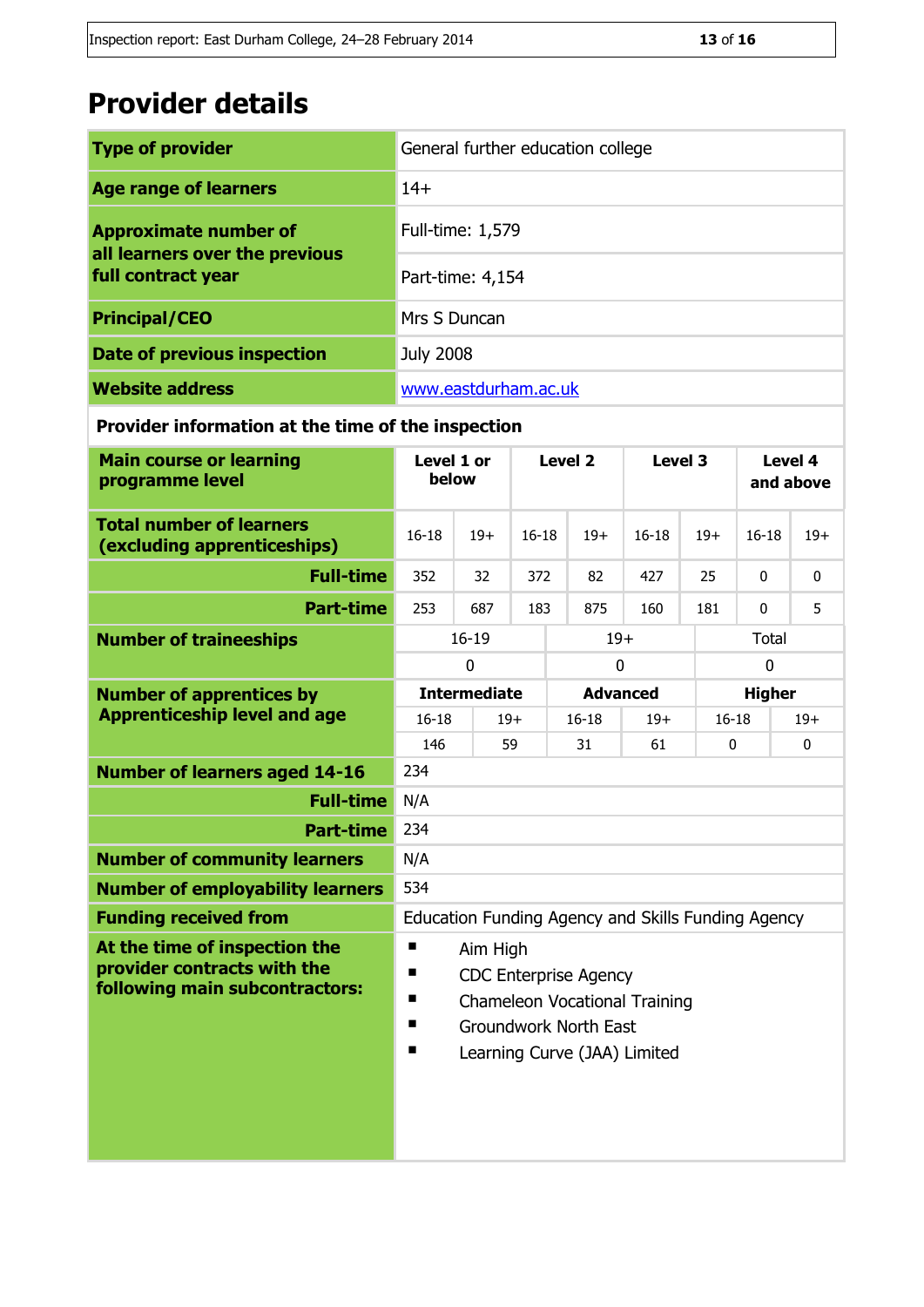#### **Contextual information**

The college has two main centres and two smaller satellite centres. The main campus is situated in Peterlee and serves the local communities of East Durham, while the second campus is located in Durham and has a concentration on land-based studies and serves the wider region in this regard. Economic activity rates are below the national and regional averages; the unemployment rate and the proportion claiming benefits are above the national averages. The proportion of school leavers achieving five or more GCSEs at A\* to C including English and mathematics is considerably below the national average. Students joining the college have significantly lower attainment levels than those nationally.

#### **Information about this inspection**

**Lead inspector** Stephen Hunsley HMI

Two of Her Majesty's Inspectors (HMI) and seven additional inspectors, assisted by the viceprincipal, as nominee, carried out the inspection with short notice. Inspectors took account of the provider's most recent self-assessment report and development plans, and the previous inspection report. Inspectors also used data on learners' achievements over the last three years to help them make judgements. Inspectors used group and individual interviews, telephone calls and online questionnaires to gather the views of learners and employers; these views are reflected throughout the report. They observed learning sessions, assessments and progress reviews. The inspection took into account all relevant provision at the provider. Inspectors looked at the quality of teaching, learning and assessment across all of the provision and graded the sector subject areas listed in the report above.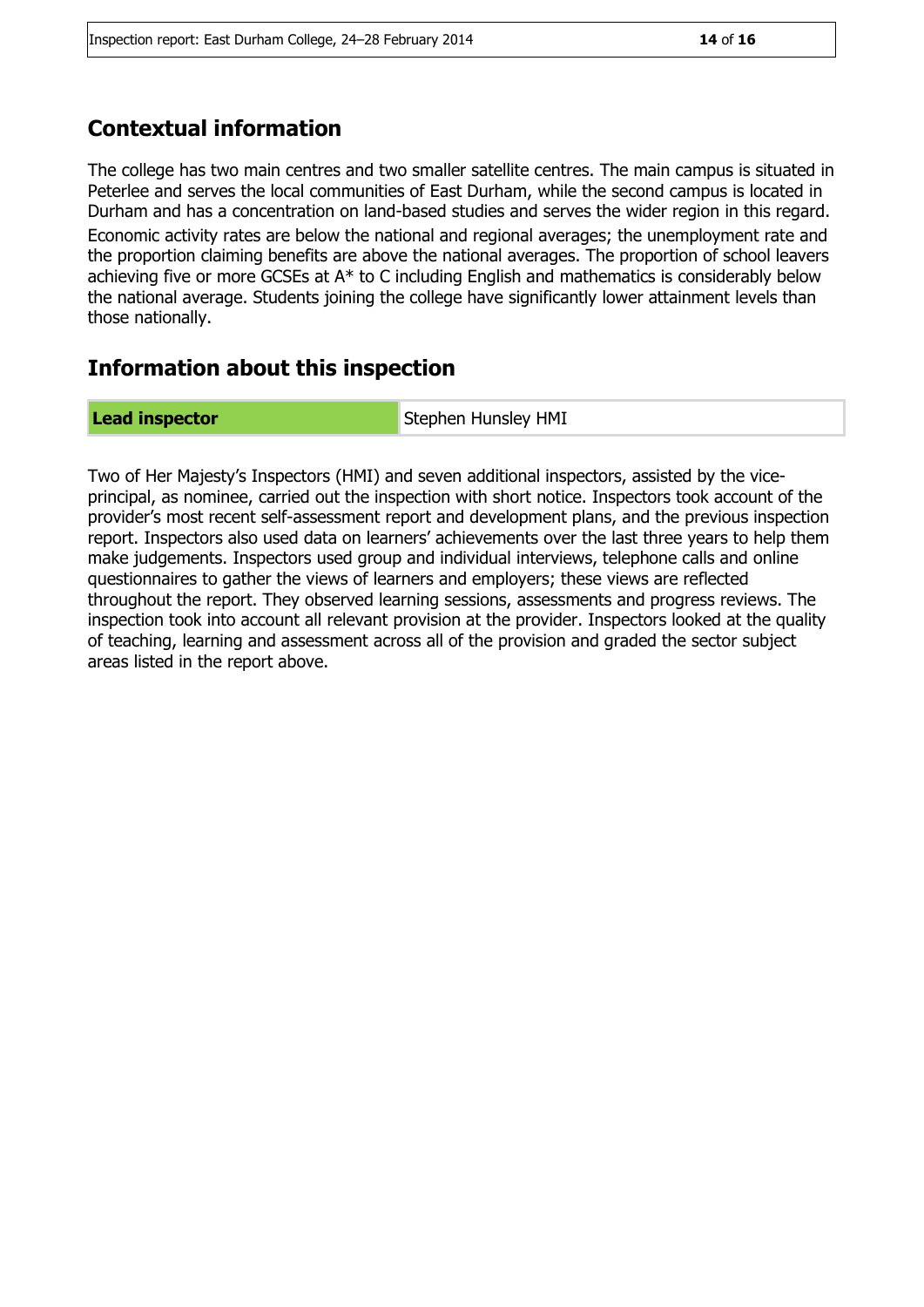#### **What inspection judgements mean**

| Grade   | <b>Judgement</b>     |
|---------|----------------------|
| Grade 1 | Outstanding          |
| Grade 2 | Good                 |
| Grade 3 | Requires improvement |
| Grade 4 | Inadequate           |

Detailed grade characteristics can be viewed in the Handbook for the inspection of further education and skills 2012, Part 2:

[http://www.ofsted.gov.uk/resources/handbook-for-inspection-of-further-education-and-skills](http://www.ofsted.gov.uk/resources/handbook-for-inspection-of-further-education-and-skills-september-2012)[september-2012](http://www.ofsted.gov.uk/resources/handbook-for-inspection-of-further-education-and-skills-september-2012)

Any complaints about the inspection or the report should be made following the procedures set out in the guidance 'Raising concerns and making complaints about Ofsted', which is available from Ofsted's website: www.ofsted.gov.uk If you would like Ofsted to send you a copy of the guidance, please telephone 0300 123 4234, or email enquiries@ofsted.gov.uk.



Learner View is a new website where learners can tell Ofsted what they think about their college or provider. They can also see what other learners think about them too.

To find out more go to [www.learnerview.ofsted.gov.uk](http://www.learnerview.ofsted.gov.uk/)